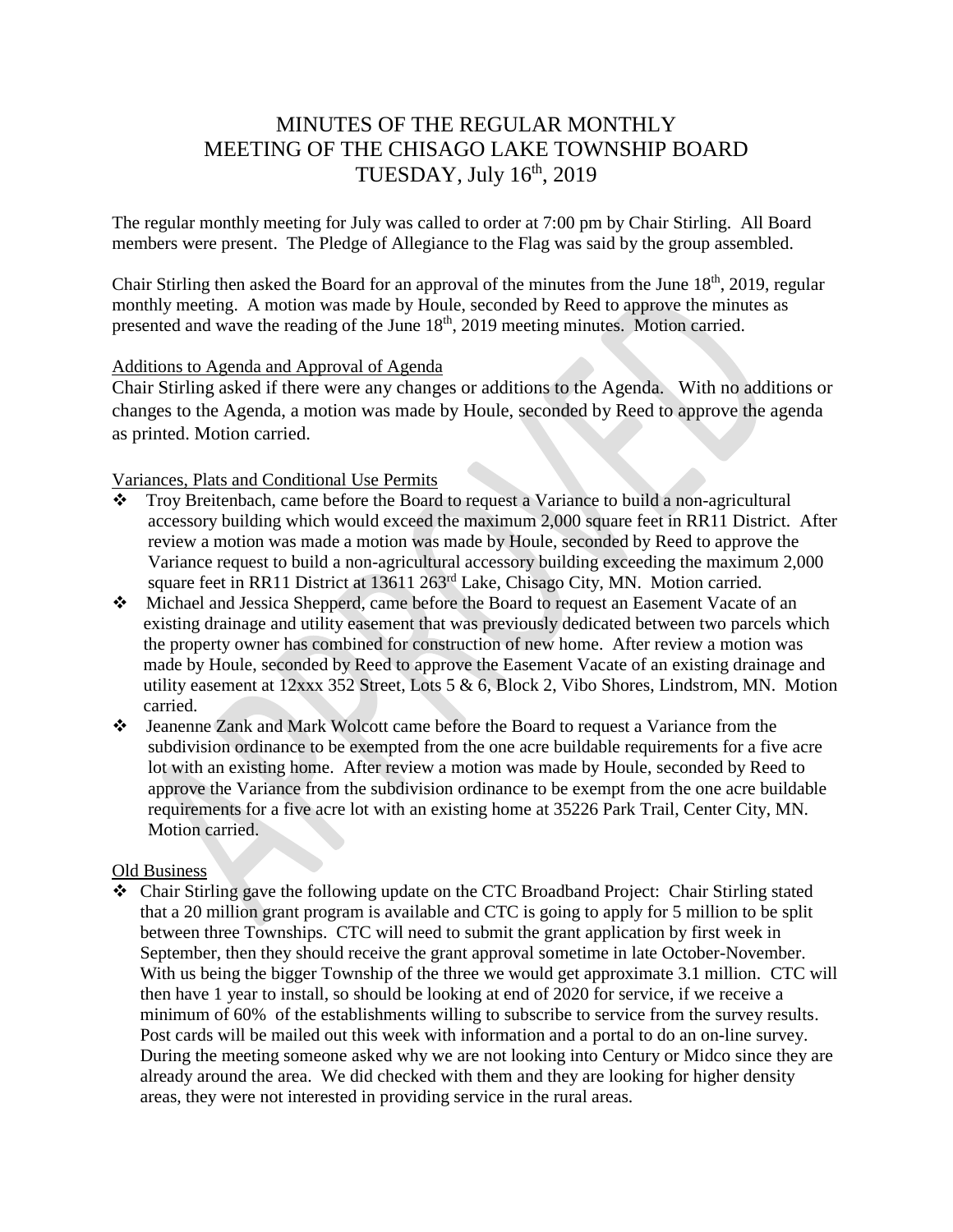- Chair Stirling asked the Board to Review the Fiber Optic System Construction Agreement. After review and discussion a motion was made by Houle, seconded by Reed to have the Construction Agreement reviewed by a lawyer and cost share with Franconia Township. Motion carried. Another motion was made by Reed, seconded by Reed that after getting legal advice we will have a Special meeting August  $13<sup>th</sup>$ , 2019 at 7:00 pm at the Town Hall to further discuss Broadband. Motion carried.
- Supervisor Houle informed the Board that him and Maintenance Supervisor Wikelius went out and review the Mattson Wetland Pond situation. Wikelius commented that there really isn't anything we can help with until Mr. Mattson gets the proper permits to clean the ditch east of Lofton. Wikelius suggested Mr. Mattson contact the CLFLWD and have them help him get the proper permits to clean the ditch. No actions was taken at this time.
- $\triangle$  Control of Noxious Weeds The Clerk received a letter from a resident that was concerned with the spraying we are doing to control the noxious weeds. The Clerk forwarded the letter to the Board members and Maintenance Supervisor. Chair Stirling informed the Board and residents that we are in compliance with the Minnesota Statues. Maintenance Supervisor Wikelius informed the Board and residents that the reason for the spraying is to keep the Road Right-of-Ways and ditches clear and safe. Mowing spreads wild parsnips and other weed seeds, so we need to spray to control them. Wikelius stated that since they started spraying he has notice a significant difference. He also stated that once the Noxious weeds are under control we are hoping to spray every other year.

## New Business

- The City of Lindstrom re-submitted a Notice of Intent to annex PID 02.01603.00 and the adjacent roadway, after being denied the first request. The City of Lindstrom submitted the first annexation request on August  $16<sup>th</sup>$ , 2018 for PID 02-01603-00, and the City adopted the Ordinance on September 20<sup>th</sup>, 2018. The Office of Administrative Hearing denied the annexation on June 26, 2019, due to the fact that the Property is not completely surrounded by land within the municipal limits of the City. July  $1<sup>st</sup>$ , 2019 the City re-submitted the annexation ordinance to the Chisago Lake Town Board and the Office of Administrative Hearing for the PID 02.01603.00 and the adjacent roadway. No action taken.
- Chair Stirling informed the Board that a resident has planted trees in the Right-ow-Way and they are an obstruction and need to be moved. After discussion a motion was made by Houle, seconded by Reed to seek legal counseling and have them send a letter of Obstruction to the resident. Motion carried.

# Road Report – Matt Wikelius

- $\triangle$  Grading is complete and first mowing pass is complete
- $\bullet$  Chloride has been applied to Maxwell Road and 256<sup>th</sup> Street
- Maintenance has been cleaning up a few trees and washouts from recent storms
- Bluhm Construction is almost done fixing frost boils on blacktop roads
- $\triangleleft$  Nate is continuing to install address signs he is almost half done
- John Nelson has one of the Township's old pull type graders, and is asking if we would like to display it on our property. The Board agreed that we should have it displayed on the property.

# Information for Officials

Clerk Peterson informed the Board of the following: